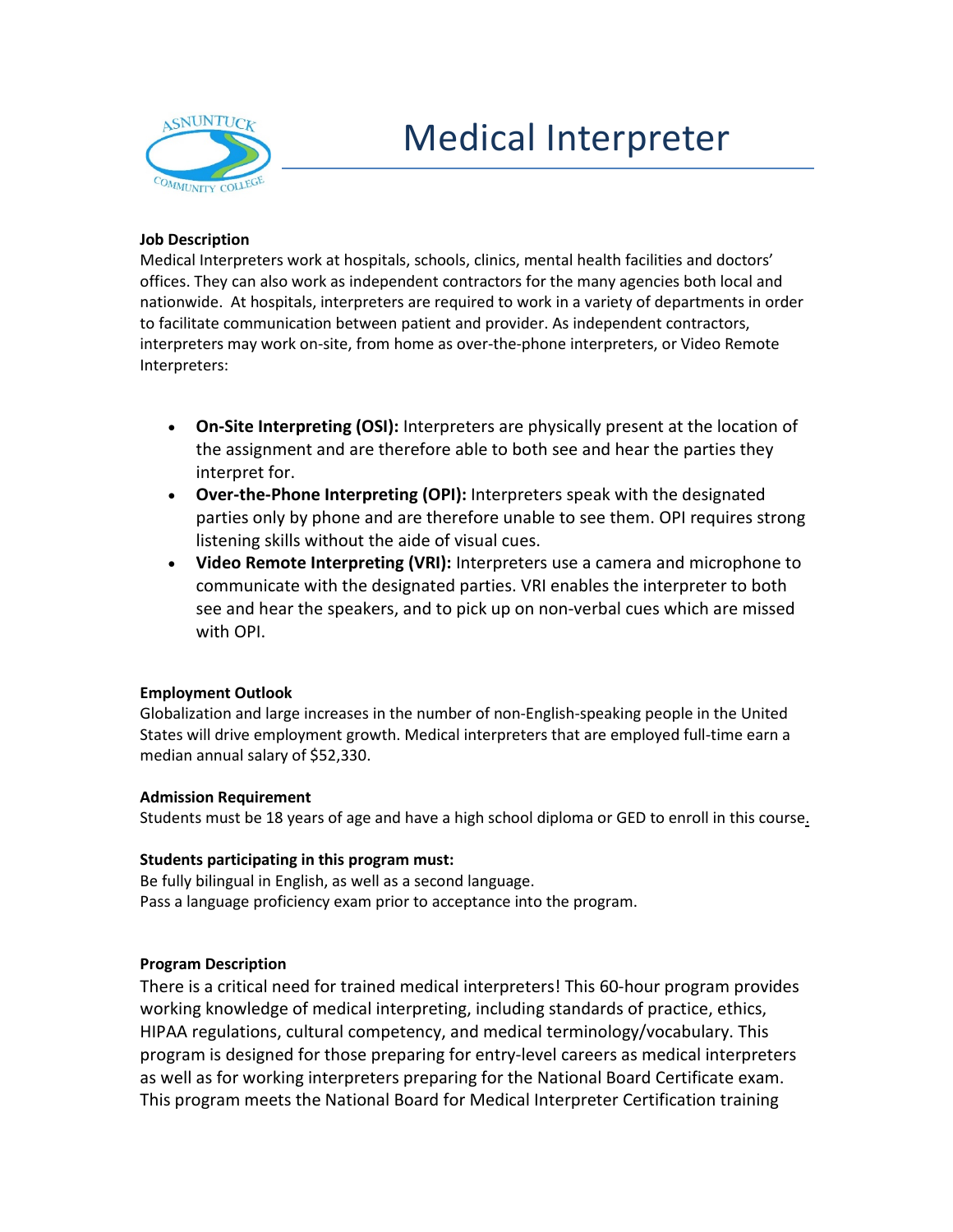requirement and prepares students for the certification exam. This program is offered in collaboration with Transfluenci, a leader in the medical interpreter field. The National Board exam fee is not included.

### *The Essential Job Skills & Career Development course is REQUIRED to receive a certificate of completion for the Medical Interpreter program.*

**Time Commitment** This 10-week program includes 60 hours of instruction.

**Medical Interpreter CRN: 1376 HMED M7222 Dates: February 28 to May 16, 2022 (no class 3/14, 3/16, 4/18) Days: Monday and Wednesday Time: 6:00 p.m. – 9:00 p.m. Instructor: Tina Texeira Instruction type: LRON Fee: \$1,089.00 (Cost includes textbook, and U-Pass transportation fee)**

**Medical Interpreter Assessment CRN: 1377 HMED M7223 Date: To be scheduled with coordinator Fee: \$70 (NON-REFUNDABLE once assessment is complete)**

*LRON: (Live/Remote Online Courses): Live sessions are held (synchronous) at specified times for the interactive role plays and for lectures. DigitalChalk will be used for readings and instructional content. Students will be contacted one week prior to the start of the class with how to access DigitalChalk.*

#### **Payment Information**

Total cost of this program is \$1,332 including textbooks, language assessment, U-Pass transportation fee, and Essential Job Skills & Career Development course. Payment plans are available for this program. Students must drop at least 1 day prior to the start of the program in order to receive a refund, if you are on a payment plan the \$25 payment plan fee is nonrefundable.

#### **Contact Information**

For more information or to register please call 860 253-3028 or email schampagne@asnuntuck.edu.

**Notice of Non-discrimination:** Asnuntuck Community College does not discriminate on the basis of race, color, religious creed, age, sex, national origin, marital status, ancestry, present or past history of mental disorder, learning disability or physical disability, sexual orientation, gender identity and expression or genetic information in its programs and activities. In addition, the College does not discriminate in employment on the basis of veteran status or criminal record.